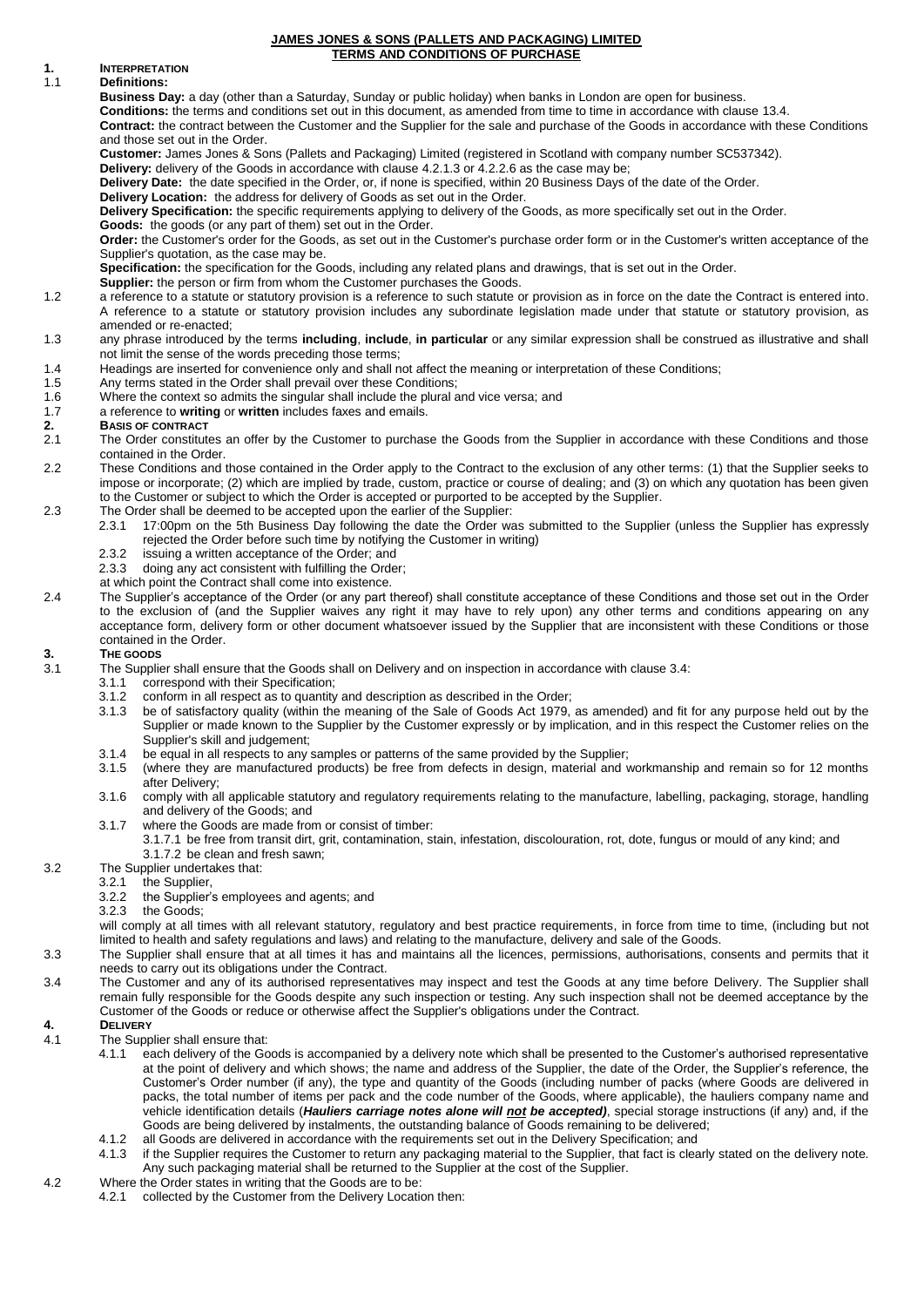- 4.2.1.1 the Customer shall within 10 Business Days of the Delivery Date (and providing the Supplier no less than 24 hours prior notice of its intended collection date), collect the Goods from the Delivery Location, on a Business Day and during normal business hours (being between 08:00 and 17:30) of the Customer ("**Collection Date**");
- 4.2.1.2 on the Collection Date, the Supplier shall ensure that the Goods are available for collection (and time for this shall be of the essence) at the Delivery Location and provide the Customer, its agents and employees with suitable access to the Delivery Location and shall at its own costs and risk load the Goods onto the Customers and/or the Customers agents vehicles as the Customer so directs; and
- 4.2.1.3 Delivery of the Goods shall be completed on completion of the loading of the Goods onto the Customers and/or its agents vehicles at the Delivery Location.
- 4.2.2 delivered by the Supplier, then the Supplier shall deliver the Goods:
	- 4.2.2.1 on the Delivery Date (unless agreed otherwise in writing with the Customer);
	- 4.2.2.2 in a manner without risk to any persons health or property;
	- 4.2.2.3 accordance with any Delivery Specification;
	- 4.2.2.4 to the Delivery Location;
	- 4.2.2.5 on a Business Day and during the Customer's normal business hours (being between 08:00 and 15:00), or as instructed by the Customer; and
		- 4.2.2.6 Delivery of the Goods shall be completed on completion of unloading of the Goods at the Delivery Location.
- 4.3 The Supplier shall not deliver the Goods in instalments without the Customer's prior written consent. Where it is agreed that the Goods are to be delivered by instalments, they may be invoiced and paid for separately. However, failure by the Supplier to deliver any one instalment on time or at all or any defect in an instalment shall entitle the Customer to the remedies set out in clause [5.](#page-1-0)

- <span id="page-1-0"></span>**5 REMEDIES** 5.1 (i) If the Goods are not delivered in accordance with clauses 4.1 and 4.2; (ii) the Supplier fails to comply with the undertakings set out in clauses 3.1 to 3.3 (inclusive); or (iii) if following inspection in accordance with clause 3.4 the Customer considers that the Goods do not conform or are unlikely to comply with the Supplier's undertakings at clause [3.1,](#page-0-0) then, without limiting any of its other rights or remedies, and whether or not it has accepted the Goods, the Customer may exercise any one or more of the following remedies:<br>5.1.1 terminate the Contract;
	- terminate the Contract;
	- 5.1.2 reject the Goods (in whole or in part) and return them to the Supplier at the Supplier's own risk and expense;<br>5.1.3 require the Supplier to repair or replace the rejected Goods within a reasonable period of time, or
	- 5.1.3 require the Supplier to repair or replace the rejected Goods within a reasonable period of time, or to provide a full refund of the price of the rejected Goods (if paid);
	- 5.1.4 require the Supplier to redeliver the Goods in compliance with the Delivery Specification (at the Supplier's costs and risk);<br>5.1.5 refuse to accept any subsequent delivery of the Goods which the Supplier attempts to
	-
	- 5.1.5 refuse to accept any subsequent delivery of the Goods which the Supplier attempts to make;<br>5.1.6 recover from the Supplier any costs incurred by the Customer in obtaining substitute goods fi 5.1.6 recover from the Supplier any costs incurred by the Customer in obtaining substitute goods from a third party; and<br>5.1.7 claim under the indemnity set out at clause 9.1.
	- claim under the indemnity set out at clause 9.1.
- 5.2 These Conditions shall apply to any repaired or replacement Goods supplied by the Supplier.
- 5.3 The Customer's rights and remedies under these Conditions are in addition to its rights and remedies implied by statute and common law.<br>6 TITLE AND RISK

## **6 TITLE AND RISK**

- Risk in the Goods shall pass to the Customer on completion of Delivery. Where Goods are delivered by instalments, Risk shall only pass in relation to the proportion of the Goods Delivered.
- 6.2 Title in the Goods shall pass to the Customer on the earlier of:<br>6.2.1 Delivery of any of the Goods (including delivery of an i
	- Delivery of any of the Goods (including delivery of an instalment); or
	- 6.2.2 payment for any part of the Goods.

# **7 PRICE AND PAYMENT**

- 7.1 The price of the Goods shall be the price set out in the Order ("**Price**").
- The Price of the Goods:
	- 7.2.1 excludes amounts in respect of value added tax (**VAT**), which the Customer shall additionally be liable to pay to the Supplier at the prevailing rate, subject to the receipt of a valid VAT invoice; and
	- 7.2.2 includes the costs of packaging, insurance and carriage of the Goods (unless agreed otherwise in writing).
- 7.3 No extra charges shall be effective unless agreed in writing by the Customer.
- 7.4 The Supplier may invoice the Customer for the Price of the Goods on or at any time after the completion of Delivery.<br>7.5 All invoices raised by the Supplier must include the following to constitute a correctly rendered
- All invoices raised by the Supplier must include the following to constitute a correctly rendered invoice: (1) the date of the Order; (2) the invoice number; (3) the Customer's order number; (4) the Supplier's VAT registration number; (5) all information required in the delivery note (as set out in clause 4.1.1. above); (6) the Supplier's FSC certification and/or the Supplier's PEFC certification if FSC timber or PEFC Timber is requested in the Order; (7) the date(s) the Goods were Delivered; and (8) any other supporting documents that the Customer may reasonably require.
- 7.6 The Customer shall pay correctly rendered invoices within 30 days of the end of the calendar month in which the invoice is received. Payment shall be made to the bank account nominated in writing by the Supplier.
- 7.7 If a party fails to make any payment due to the other under the Contract by the due date for payment, then the defaulting party shall pay interest on the overdue amount at the rate equal to the Bank of England's base rate from time to time. Such interest shall accrue on a daily basis from the due date until actual payment of the overdue amount, whether before or after judgment. The defaulting party shall pay the interest together with the overdue amount. This clause shall not apply to payments the defaulting party disputes in good faith.
- 7.8 The Customer may at any time, without limiting any of its other rights or remedies, set off any liability of the Supplier to the Customer against any liability of the Customer to the Supplier.

## **8 CUSTOMER MATERIALS**<br>8.1 **The Supplier acknowl**

- The Supplier acknowledges that all materials, equipment and tools, drawings, Specifications, and data supplied by the Customer to the Supplier (**Customer Materials**) and all rights in the Customer material are and shall remain the exclusive property of the Customer and shall be used solely for completing the Contract. The Supplier shall keep the Customer Materials in safe custody at its own risk, maintain them in good condition until returned to the Customer, and not dispose or use the same other than in accordance with the Customer's written instructions or authorisation.
- 8.2 All patent, copyright, trade mark or other intellectual property rights existing in any drawings, plans, specifications, samples and materials prepared or obtained (including but not limited to the Customer Materials) by the Supplier at the cost of the Customer in connection with the Order and/or held by the Supplier for the purpose of completing the Order shall be the Customers absolute property and shall be used solely for the purpose of completing the Order and the Supplier shall at the Customer's request and cost, execute such documents and do such acts and things as the Customer may require in connection therewith.
- 8.3 All drawings and specifications provided by the Customer (including but not limited to the Customer Materials) or prepared by the Supplier in accordance with Clauses 8.1 or 8.2 shall be confidential and the Supplier shall keep them secret at all times an shall maintain the same in good condition and shall use, return or dispose of the same in strict accordance with the written instructions given by the Customer from time to time. Without prejudice to the generality of the foregoing, the Supplier shall not use or knowingly permit the use or copying of any such drawings or specifications except for the purpose of completing the Contract and shall not supply any third party with any goods, or parts thereof, made in accordance with any such drawings or specifications without the Customer's prior written consent.
- 8.4 The Supplier shall not (without the Customer's prior written consent) make known that the Supplier supplies or has supplied the Customer. **9 INDEMNITY**
- <span id="page-1-1"></span>9.1 The Supplier shall keep the Customer indemnified against all liabilities, costs, expenses, damages and losses, including but not limited to any: